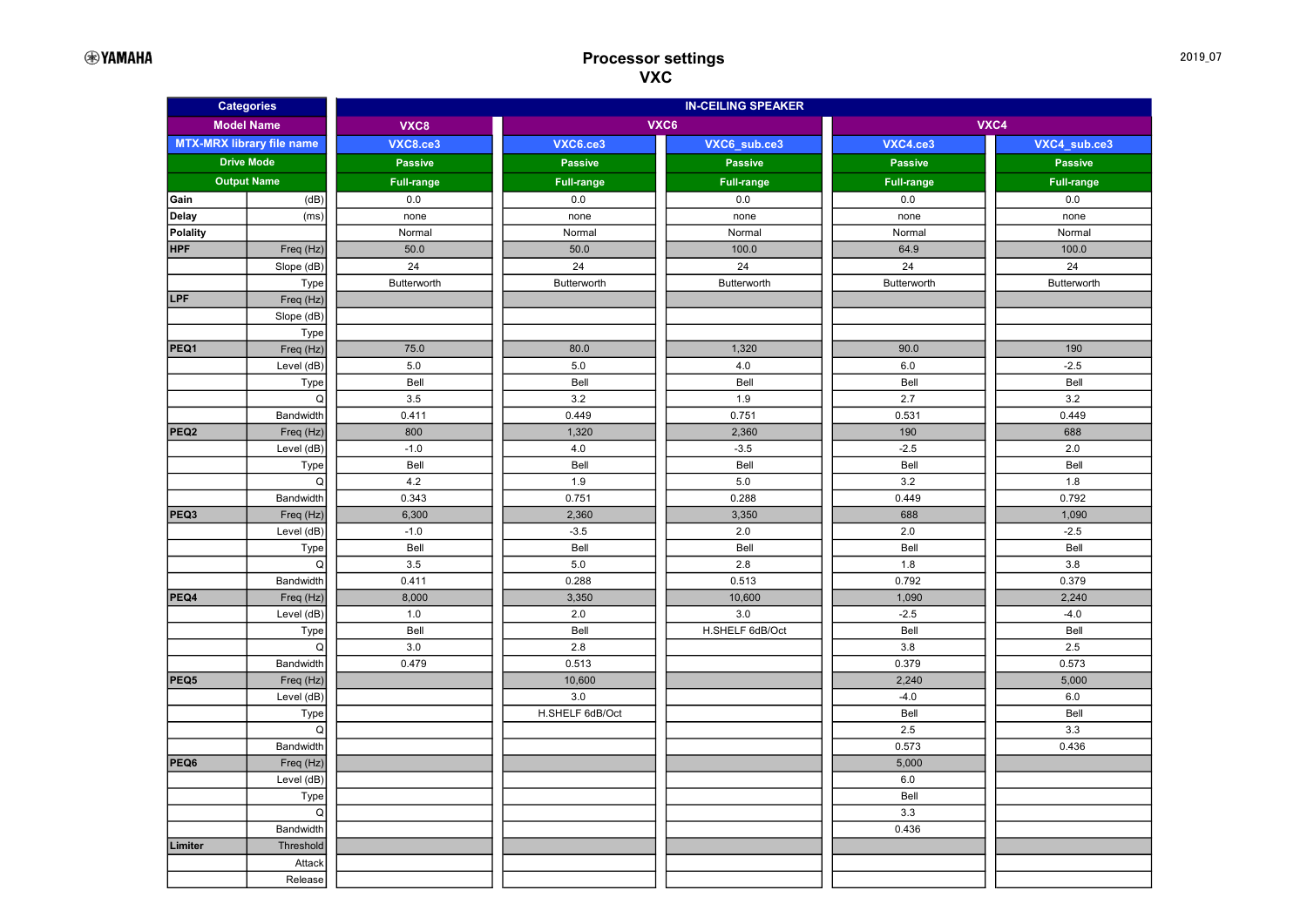| <b>Categories</b>                |                    | <b>LOW-PROFILE IN-CEILING SPEAKER</b> |                   |                   |                   |                   |  |
|----------------------------------|--------------------|---------------------------------------|-------------------|-------------------|-------------------|-------------------|--|
| <b>Model Name</b>                |                    | VXC5F                                 | VXC3F             |                   |                   | VXC2F             |  |
| <b>MTX-MRX library file name</b> |                    | VXC5F.ce3                             | VXC3F.ce3         | VXC3F_sub.ce3     | VXC2F.ce3         | VXC2F_sub.ce3     |  |
|                                  | <b>Drive Mode</b>  | <b>Passive</b>                        | <b>Passive</b>    | <b>Passive</b>    | <b>Passive</b>    | <b>Passive</b>    |  |
|                                  | <b>Output Name</b> | <b>Full-range</b>                     | <b>Full-range</b> | <b>Full-range</b> | <b>Full-range</b> | <b>Full-range</b> |  |
| Gain                             | (dB)               | 0.0                                   | $0.0\,$           | 0.0               | 0.0               | 0.0               |  |
| Delay                            | (ms)               | none                                  | none              | none              | none              | none              |  |
| Polality                         |                    | Normal                                | Normal            | Normal            | Normal            | Normal            |  |
| <b>HPF</b>                       | Freq (Hz)          | 50.0                                  | 60.0              | 100.0             | 60.0              | 100.0             |  |
|                                  | Slope (dB)         | 24                                    | 24                | 24                | 24                | 24                |  |
|                                  | Type               | Butterworth                           | Butterworth       | Butterworth       | Butterworth       | Butterworth       |  |
| <b>LPF</b>                       | Freq (Hz)          |                                       |                   |                   |                   |                   |  |
|                                  | Slope (dB)         |                                       |                   |                   |                   |                   |  |
|                                  | Type               |                                       |                   |                   |                   |                   |  |
| PEQ1                             | Freq (Hz)          | 80.0                                  | 90.0              | 250               | 100.0             | 100.0             |  |
|                                  | Level (dB)         | 5.0                                   | 6.0               | $-1.5$            | 4.0               | 4.0               |  |
|                                  | Type               | Bell                                  | Bell              | Bell              | Bell              | Bell              |  |
|                                  | Q<br>Bandwidth     | 3.5<br>0.411                          | 3.5<br>0.411      | 4.0<br>0.360      | 3.0<br>0.479      | 3.0<br>0.479      |  |
| PEQ <sub>2</sub>                 | Freq (Hz)          | 250                                   | 250               | 475               | 475               | 475               |  |
|                                  | Level (dB)         | $-1.5$                                | $-1.5$            | 1.5               | 1.6               | 1.6               |  |
|                                  | Type               | Bell                                  | Bell              | Bell              | Bell              | Bell              |  |
|                                  | Q                  | 4.0                                   | $4.0$             | 6.0               | $4.0$             | 4.0               |  |
|                                  | Bandwidth          | 0.360                                 | 0.360             | 0.240             | 0.360             | 0.360             |  |
| PEQ3                             | Freq (Hz)          | 475                                   | 475               | 2,800             | 1,000             | 1,000             |  |
|                                  | Level (dB)         | 1.5                                   | 1.5               | $-2.0$            | $-1.5$            | $-1.5$            |  |
|                                  | Type               | Bell                                  | Bell              | Bell              | Bell              | Bell              |  |
|                                  | Q                  | 6.0                                   | 6.0               | 5.0               | 1.6               | 1.6               |  |
|                                  | Bandwidth          | 0.240                                 | 0.240             | 0.288             | 0.888             | 0.888             |  |
| PEQ4                             | Freq (Hz)          | 2,000                                 | 2,800             | 7,100             | 2,590             | 2,590             |  |
|                                  | Level (dB)         | $-1.0$                                | $-2.0$            | 1.5               | $-4.5$            | $-4.5$            |  |
|                                  | Type               | Bell                                  | Bell              | Bell              | Bell              | Bell              |  |
|                                  | Q                  | 3.0                                   | $5.0\,$           | 4.5               | 3.2               | 3.2               |  |
|                                  | Bandwidth          | 0.479                                 | 0.288             | 0.320             | 0.449             | 0.449             |  |
| PEQ5                             | Freq (Hz)          |                                       | 7,100             |                   | 8,500             | 8,500             |  |
|                                  | Level (dB)         |                                       | 1.5<br>Bell       |                   | 2.5<br>Bell       | 2.5<br>Bell       |  |
|                                  | Type<br>Q          |                                       | 4.5               |                   | 1.8               | 1.8               |  |
|                                  | Bandwidth          |                                       | 0.320             |                   | 0.792             | 0.792             |  |
| PEQ6                             | Freq (Hz)          |                                       |                   |                   | 12,500            | 12,500            |  |
|                                  | Level (dB)         |                                       |                   |                   | $-4.0$            | $-4.0$            |  |
|                                  | Type               |                                       |                   |                   | Bell              | Bell              |  |
|                                  | Q                  |                                       |                   |                   | $5.0\,$           | $5.0\,$           |  |
|                                  | Bandwidth          |                                       |                   |                   | 0.288             | 0.288             |  |
| Limiter                          | Threshold          |                                       |                   |                   |                   |                   |  |
|                                  | Attack             |                                       |                   |                   |                   |                   |  |
|                                  | Release            |                                       |                   |                   |                   |                   |  |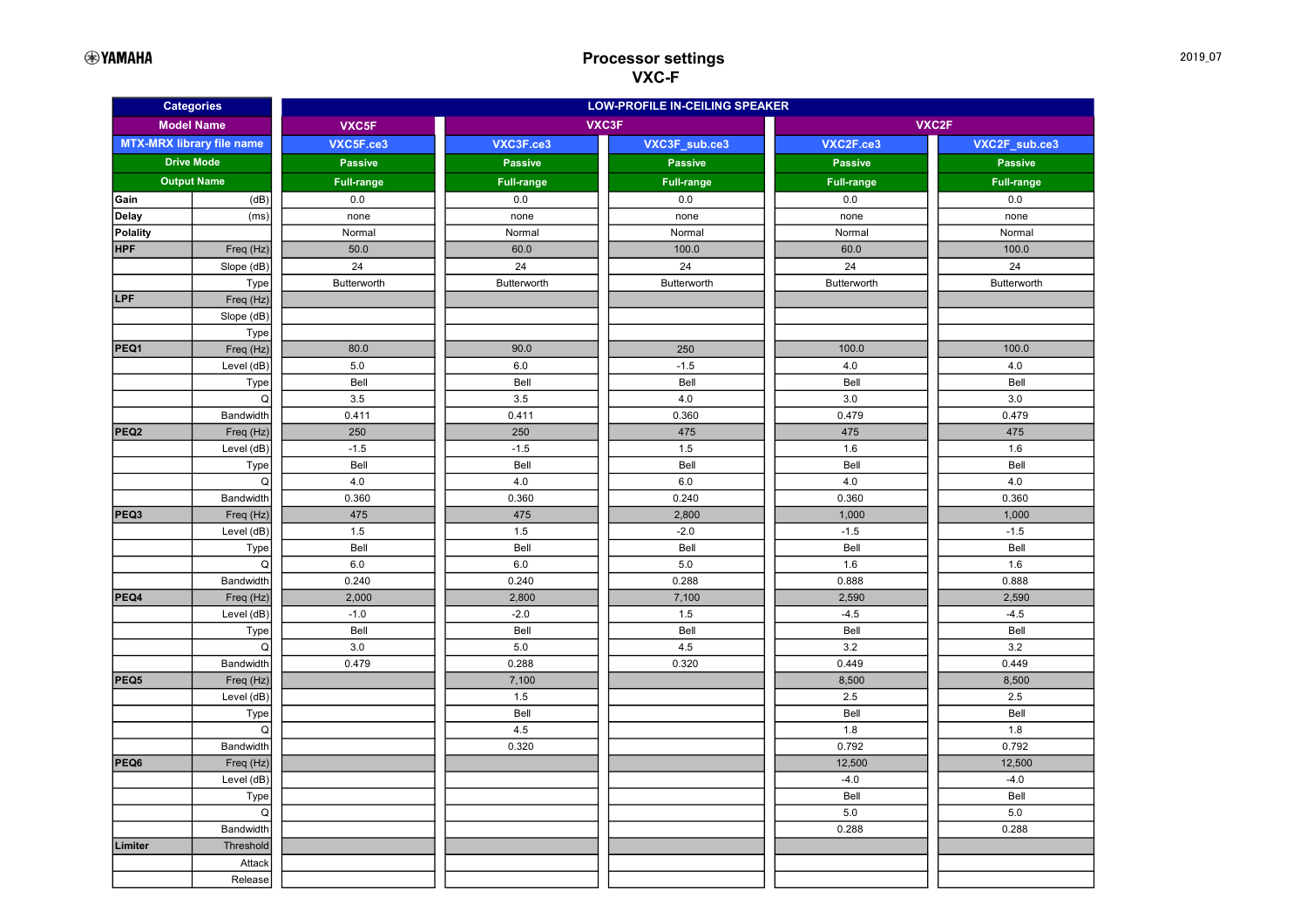## Processor settings VXC2F with PK-C4

| <b>Categories</b>  |                                  | <b>LOW-PROFILE IN-CEILING SPEAKER</b> |                   |  |  |
|--------------------|----------------------------------|---------------------------------------|-------------------|--|--|
|                    | <b>Model Name</b>                | VXC2F pendant mount (+ PK-C4)         |                   |  |  |
|                    | <b>MTX-MRX library file name</b> | VXC2F pk.ce3                          | VXC2F_pk_sub.ce3  |  |  |
| <b>Drive Mode</b>  |                                  | <b>Passive</b>                        | <b>Passive</b>    |  |  |
| <b>Output Name</b> |                                  | <b>Full-range</b>                     | <b>Full-range</b> |  |  |
| Gain               | (dB)                             | 0.0                                   | 0.0               |  |  |
| Delay              | (ms)                             | none                                  | none              |  |  |
| Polality           |                                  | Normal                                | Normal            |  |  |
| <b>HPF</b>         | Freq (Hz)                        | 60.0                                  | 100.0             |  |  |
|                    | Slope (dB)                       | 24                                    | 24                |  |  |
|                    | Type                             | Butterworth                           | Butterworth       |  |  |
| LPF                | Freq (Hz)                        |                                       |                   |  |  |
|                    | Slope (dB)                       |                                       |                   |  |  |
|                    | Type                             |                                       |                   |  |  |
| PEQ1               | Freq (Hz)                        | 140.0                                 | 140.0             |  |  |
|                    | Level (dB)                       | 5.0                                   | 4.5               |  |  |
|                    | Type                             | Bell                                  | Bell              |  |  |
|                    | Q                                | 3.5                                   | 3.5               |  |  |
|                    | Bandwidth                        | 0.411                                 | 0.411             |  |  |
| PEQ2               | Freq (Hz)                        | 475                                   | 475               |  |  |
|                    | Level (dB)                       | 2.6                                   | 2.0               |  |  |
|                    | Type                             | L.SHELF 6dB/Oct                       | L.SHELF 6dB/Oct   |  |  |
|                    | Q                                |                                       |                   |  |  |
|                    | Bandwidth                        |                                       |                   |  |  |
| PEQ3               | Freq (Hz)                        | 1,000                                 | 1,000             |  |  |
|                    | Level (dB)                       | $-3.5$                                | $-3.5$            |  |  |
|                    | Type                             | Bell                                  | Bell              |  |  |
|                    | Q                                | 1.2                                   | 1.2               |  |  |
|                    | Bandwidth                        | 1.170                                 | 1.170             |  |  |
| PEQ4               | Freq (Hz)                        | 2,590                                 | 2,590             |  |  |
|                    | Level (dB)                       | $-4.5$                                | $-4.5$            |  |  |
|                    | Type                             | Bell                                  | Bell              |  |  |
|                    | Q                                | 3.2                                   | 3.2               |  |  |
|                    | Bandwidth                        | 0.449                                 | 0.449             |  |  |
| PEQ5               | Freq (Hz)                        | 8,500                                 | 8,500             |  |  |
|                    | Level (dB)                       | 1.0                                   | 1.0               |  |  |
|                    | Type                             | Bell                                  | Bell              |  |  |
|                    | Q                                | 1.8                                   | 1.8               |  |  |
|                    | Bandwidth                        | 0.792                                 | 0.792             |  |  |
| PEQ6               | Freq (Hz)                        | 12,500                                | 12,500            |  |  |
|                    | Level (dB)                       | $-5.0$                                | $-5.0$            |  |  |
|                    | Type                             | Bell                                  | Bell              |  |  |
|                    | Q                                | 5.0                                   | 5.0               |  |  |
|                    | Bandwidth                        | 0.288                                 | 0.288             |  |  |
| Limiter            | Threshold                        |                                       |                   |  |  |
|                    | Attack                           |                                       |                   |  |  |
|                    | Release                          |                                       |                   |  |  |